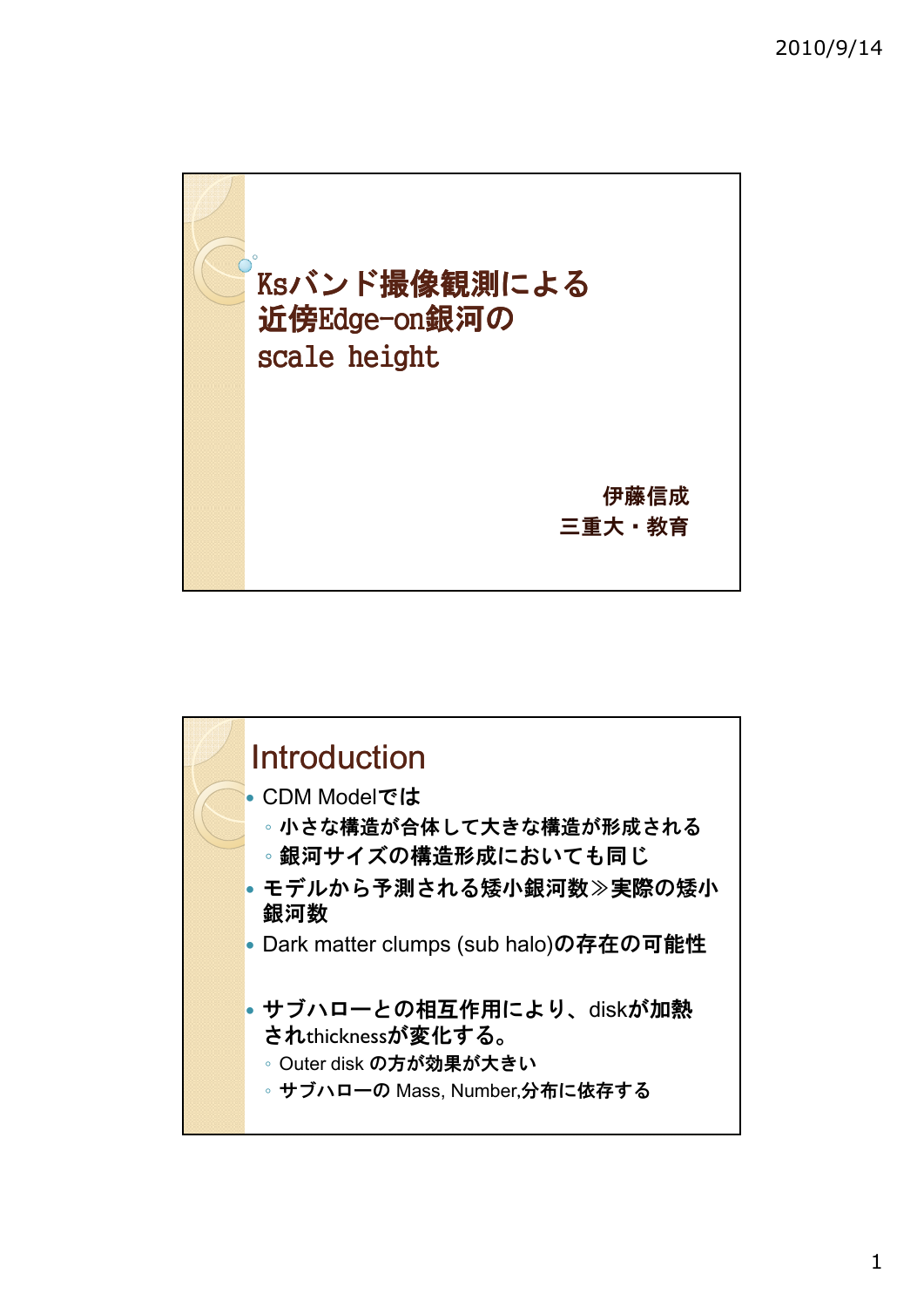



## 2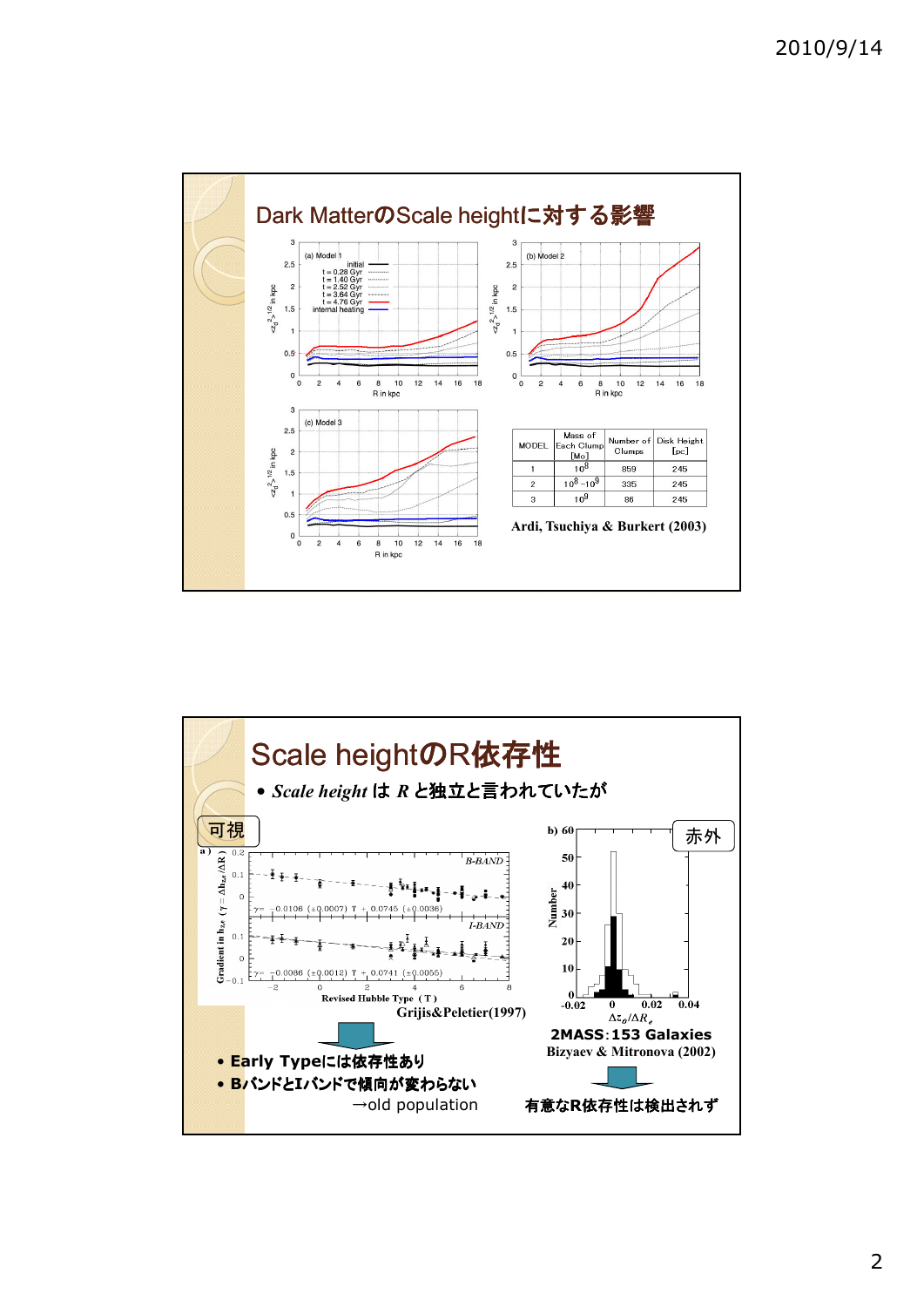| 銀河の選択条件<br>Nearby Galaxy Catalog (Tully 1988)より 以下の条件で選択<br>• Edge on : $i > 85^\circ$<br>$\bullet$ Sb $\sim$ Sbc : 2 $\leq$ T $\leq$ 4 |                |                    |                |                |                    |  |  |  |  |  |  |
|-----------------------------------------------------------------------------------------------------------------------------------------|----------------|--------------------|----------------|----------------|--------------------|--|--|--|--|--|--|
| • Size : $2' \leq D_{25} \leq 6'$<br>$\cdot$ Sab $\sim$ Sb                                                                              |                |                    |                |                |                    |  |  |  |  |  |  |
|                                                                                                                                         |                |                    |                |                |                    |  |  |  |  |  |  |
|                                                                                                                                         | <b>Galaxy</b>  | <b>Hubble Type</b> |                | $Size(D_{25})$ | <b>Inclination</b> |  |  |  |  |  |  |
|                                                                                                                                         | <b>NGC2654</b> | SBab               | $2^{\circ}$    | 4.3'           | $90^{\circ}$       |  |  |  |  |  |  |
|                                                                                                                                         | <b>NGC4013</b> | Sb                 | $\overline{3}$ | 5.2'           | $90^\circ$         |  |  |  |  |  |  |
|                                                                                                                                         | <b>NGC4256</b> | S <sub>b</sub>     | $\overline{3}$ | 4.5'           | $89^\circ$         |  |  |  |  |  |  |
|                                                                                                                                         | <b>NGC4307</b> | <b>Sb</b>          | 3              | 3.6'           | $86^\circ$         |  |  |  |  |  |  |
|                                                                                                                                         | <b>UGC4559</b> | Sab                | $\overline{2}$ | 4.2'           | $86^\circ$         |  |  |  |  |  |  |
|                                                                                                                                         |                |                    |                |                |                    |  |  |  |  |  |  |

|  | 観測<br>・ISLE 撮像モード<br>・Ks バンド<br>•On Source + Sky $\rightarrow$ Sky Flat |                  |               |                    |                     |         |  |  |  |  |  |
|--|-------------------------------------------------------------------------|------------------|---------------|--------------------|---------------------|---------|--|--|--|--|--|
|  | <b>Galaxy</b>                                                           | <b>Obs. Date</b> | <b>Seeing</b> | Int.T              | <b>Total</b>        | $S/N=1$ |  |  |  |  |  |
|  | <b>NGC2654</b>                                                          | 2006.Dec.2-4     | $1.2 - 1.6$ " | 32min.             |                     |         |  |  |  |  |  |
|  |                                                                         | 2007.Feb.28      | 2.4"          | $67$ min.          | $133$ min.          | 23.3    |  |  |  |  |  |
|  |                                                                         | 2008.Feb.21      | 1.8"          | 34 <sub>min.</sub> |                     |         |  |  |  |  |  |
|  | <b>NGC4013</b>                                                          | 2008.Feb.20      | 1.7"          |                    | $47$ min.           | 21.8    |  |  |  |  |  |
|  | <b>NGC4307</b>                                                          | 2008.Feb.20      | 1.8"          | 48 <sub>min.</sub> |                     | 22.5    |  |  |  |  |  |
|  |                                                                         | 2008.Feb.21      | 1.9"          | 22min.             | 70 <sub>min</sub> . |         |  |  |  |  |  |
|  | <b>NGC4256</b>                                                          | 2008.Feb.21      | $1.3 - 1.8"$  |                    | 56 <sub>min.</sub>  | 22.2    |  |  |  |  |  |
|  |                                                                         | 2006.Dec.2,4     | $1.2 - 1.6"$  | 60 <sub>min.</sub> |                     | 23.6    |  |  |  |  |  |
|  | <b>UGC4559</b>                                                          | 2008.Feb.24      | 3.3"          | 56 <sub>min.</sub> | II6min.             |         |  |  |  |  |  |
|  |                                                                         |                  |               |                    |                     |         |  |  |  |  |  |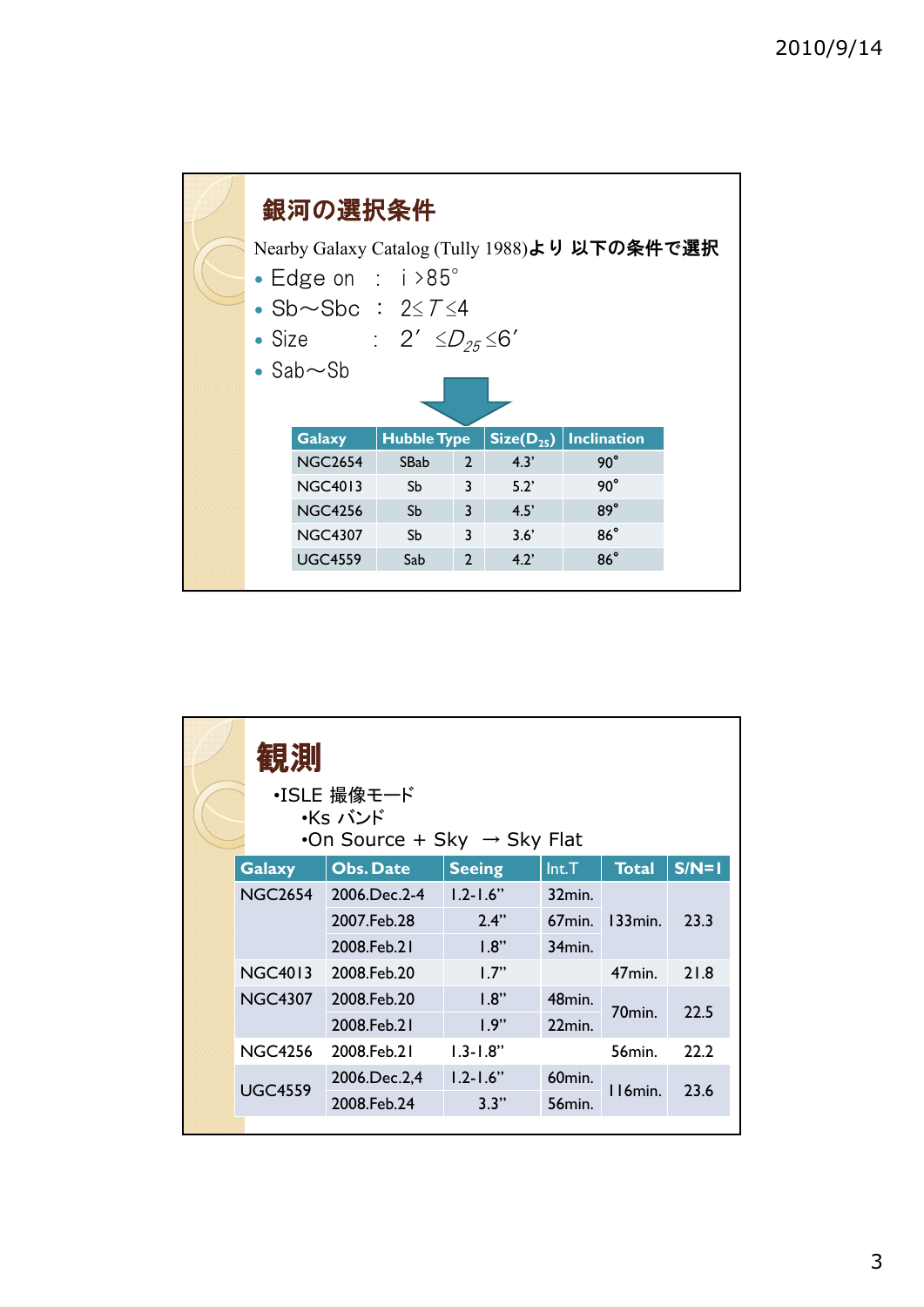

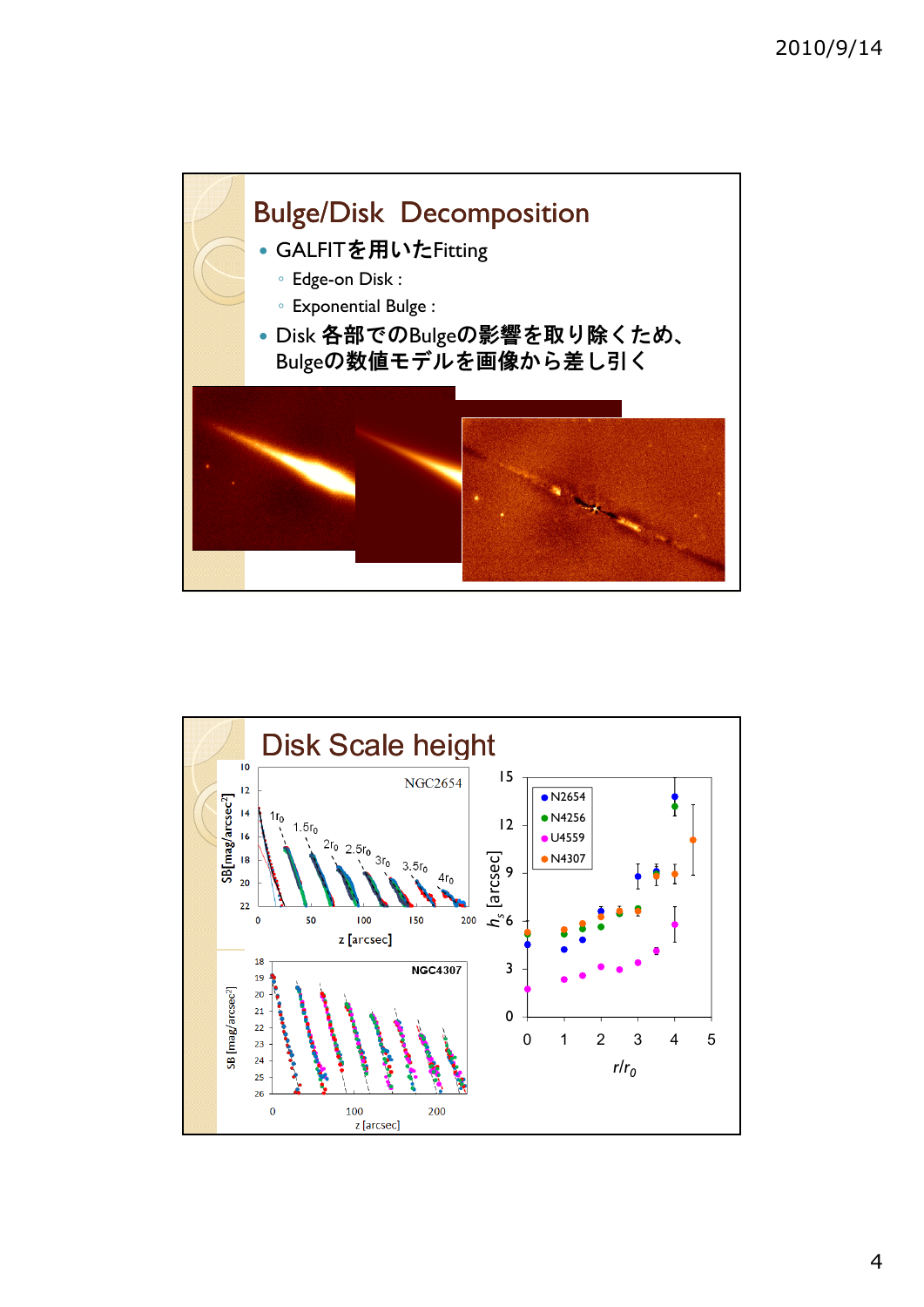

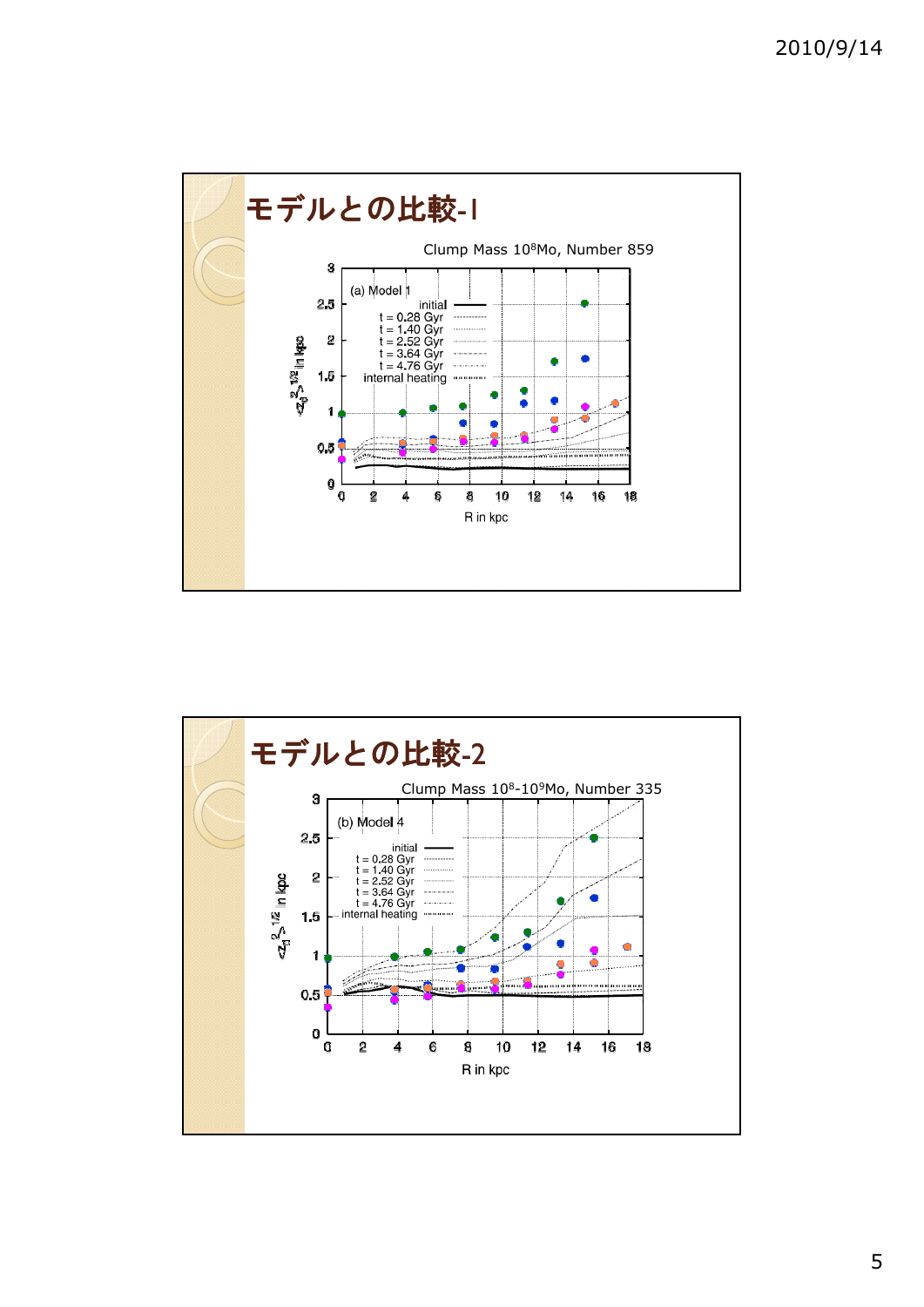